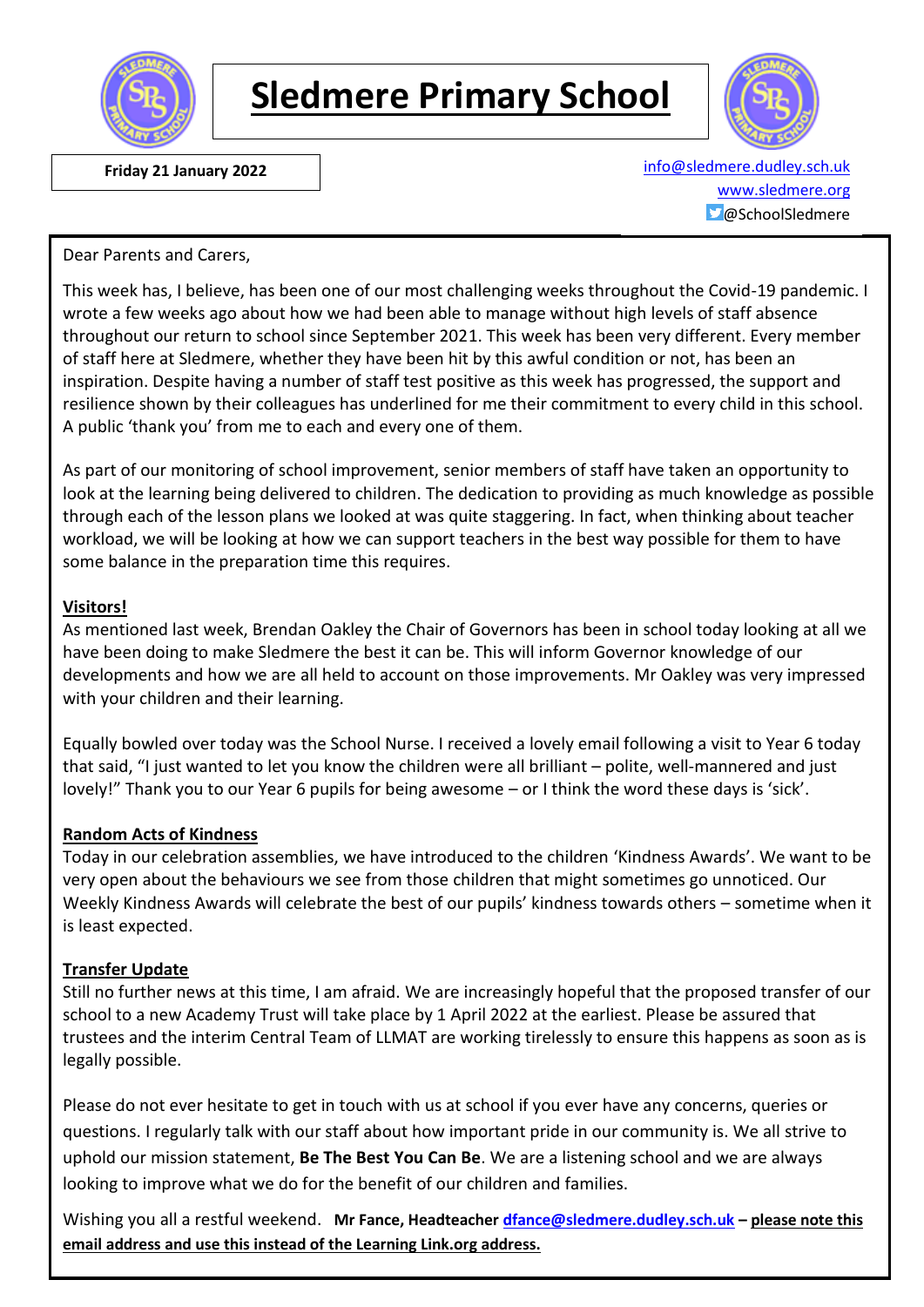



## **Learners of the Week!**

*Nursery* **London: Rayan Atif and Amelia Zaman** *Reception* **Cardiff: Amirah Qismat Tauqeer and Carter Edmunds Belfast: Marco Omar and Levaeh Alexander Edinburgh: Salimah Saleh and Musa Imran** *Year 1* **Paris: Saahira Wazir and Azaan Sohaib Rome: Drew Carey and Riley Kane Madrid: Abubakar Nazim and Alicia Owen** *Year 2* **Barcelona: Daniya Ali and Ibrahim Omer Berlin: Oscar Wilkinson and Fatima Shaikh Budapest: Amuldeep Chohan and Inaaya Hamid** *Year 3* **Beijing: Owain Whitcombe and Alicia Forrest Tokyo: Ayaat Aftab and Sebi Diaconescu Singapore: Anayah- Aroosh Atif and Jaxon Tighe** *Year 4* **Doha: Ben Small and Amelia Derrer-Rendall Abu Dhabi: Ghanaam Yakubu and Brooke Adejobby Dubai: Harvey Twine and Macey Griffiths** *Year 5* **Toronto: Aaliyah Forrest and Kaiden Johnson-Simms Chicago: Marcus Bennett and Ellesse Worton Boston: Ayaan Farid and Lilly-Marie Delaney** *Year 6* **Brasilia: Jonah Lane and Fatima Batool Lima: Anaya Khan and Shayan Shoaib-Ali Santiago: Isabel Mould and Ryan Taylor**

These are the pupils selected this week in recognition of our school values... **Respect, Responsibility, Kindness, Perseverance, Confidence, Resilience**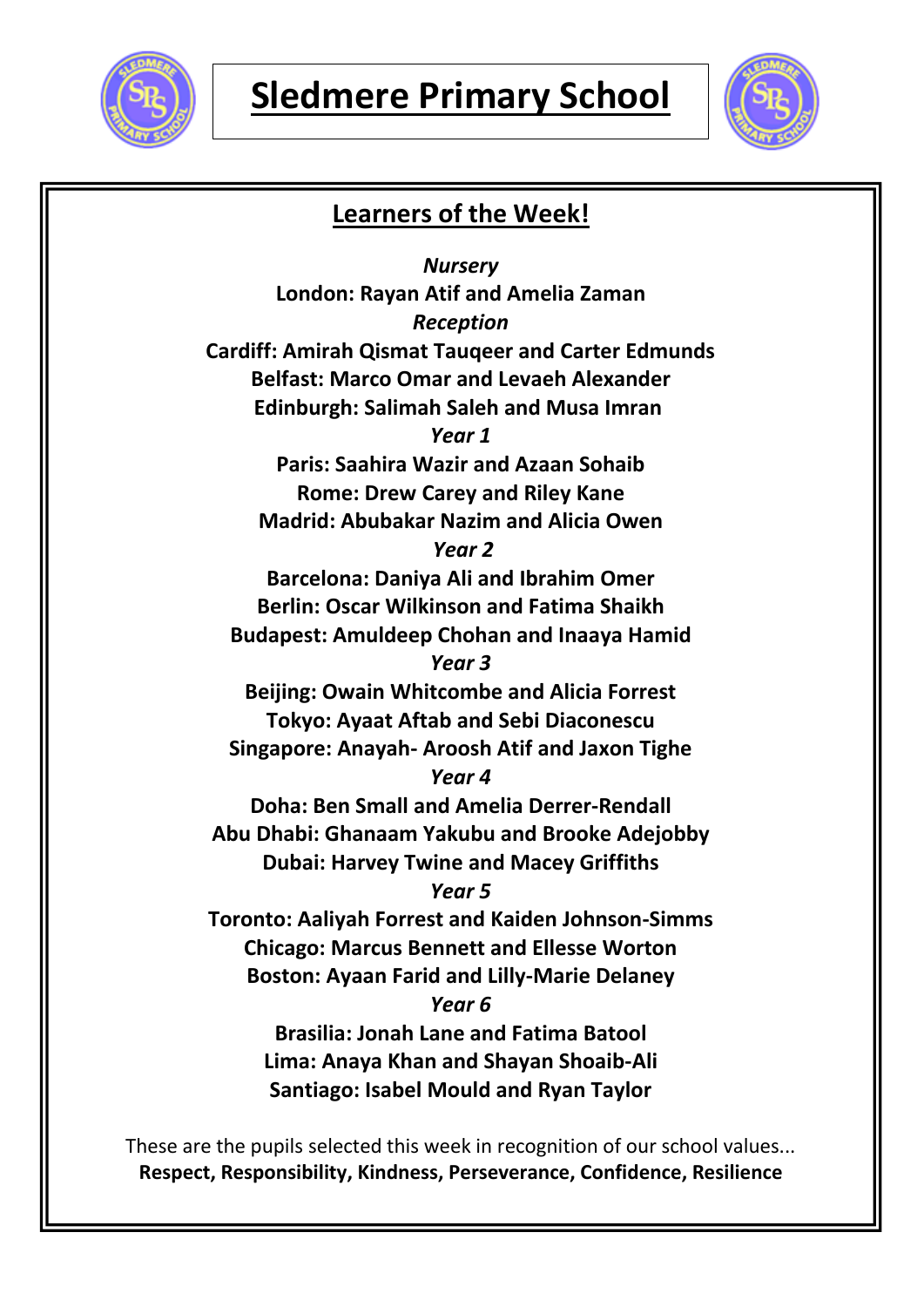



## **Messages from the School Office**

- Please return GDPR forms to the school office as soon as possible.
- Please remember to leave a voice message on the school phone line, if your child is unable to attend school. **01384 818 425.**
- Please drop children at the class room doors and not through reception. Classroom doors are open from **8:40am-8:50am**.
- We have a new uniform supplier: Crested School wear Churchill Precinct Dudley

# **Term Dates for your diaries and calendars**

## **Spring 1**

**Thursday 17 February** – half term break for children **Friday 18 February** – training day for staff **Monday 21 February to Friday 25 February** – half term

## **Spring 2**

**Monday 28 February** – term starts **Friday 8 April** – Spring Term ends

### **Summer 1**

**Monday 25 April** – term starts **Monday 2 May** – bank holiday (no school) **Friday 27 May** – half term break for children **Monday 30 May to Friday 3 June** – half term

### **Summer 2**

**Monday 6 June** – term starts **Thursday 21 July** – term ends

Many happy returns to all these children, who will celebrate their birthday over the week. We wish you all the best for future health, success and happiness!

## *Happy Birthday to …*

*Evelyn Britton Evie Small Kaden O'Driscoll Alba Xhafo Logan Cooper Muhammed Farid Fatimah Abihah Mahnoor Qayyum Lily Thompson Mohammad Murtaza Imran*